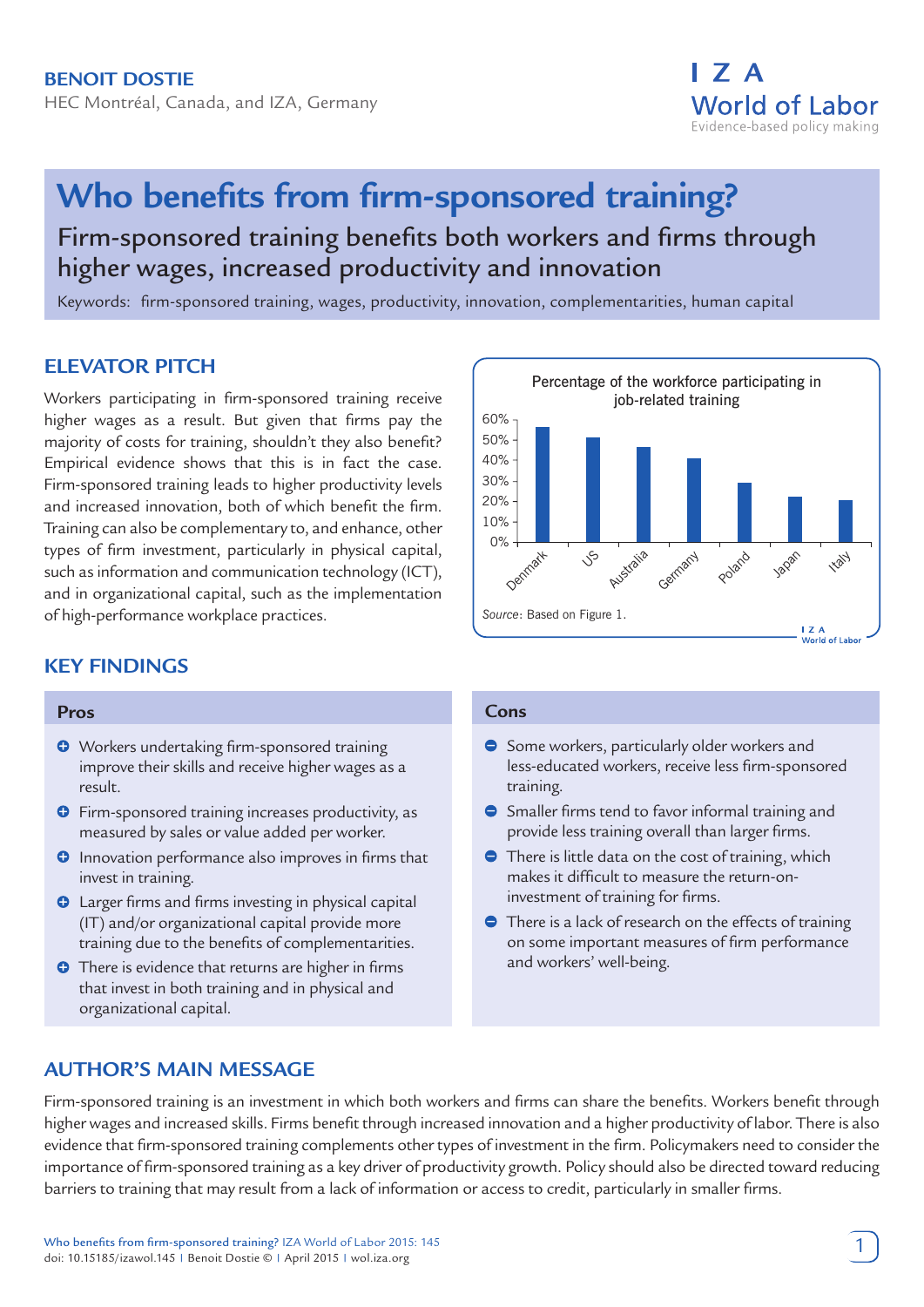# **MOTIVATION**

"Firm-sponsored training" is defined as training that is organized and provided by a firm for its employees. The costs of firm-sponsored training are typically shared between employees (through lower wages during the training process) and employers. However, the firm, or employer, generally bears the greater financial burden as they pay most of the direct monetary costs of training. In addition, the firm bears the cost of the forgone loss in productivity as a result of employee time spent on the training program.

Workers and firms can invest considerable resources in training. By some estimates, over half of the human capital generated over the period of a lifetime (i.e., the skills, abilities, ideals and health benefits developed through training programs) is a result of post-school investment, which includes training within firms [1]. Although numbers vary, in many countries almost 50% of the workforce participate in some kind of firm-sponsored training each year (Figure 1). Data on the duration of training from the International Adult Literacy Study from the OECD show that on-the-job training programs take, on average, 137 hours per year [2].

It is likely that the amount of time spent on training will increase in the future in view of the rapidly accelerating pace of technological progress and the new demands that will necessarily exert on individual workers. Developing a highly trained workforce through formal education and further training allows firms to respond quickly to an increasingly competitive, technology-intensive business environment.

It can be helpful to think of firm-sponsored training as an investment in which workers and firms share both the costs as well as the benefits. Human capital theory predicts that training will have a positive impact on wages as long as it increases productivity. In view of this, economists have generally focused their attention on the returns to

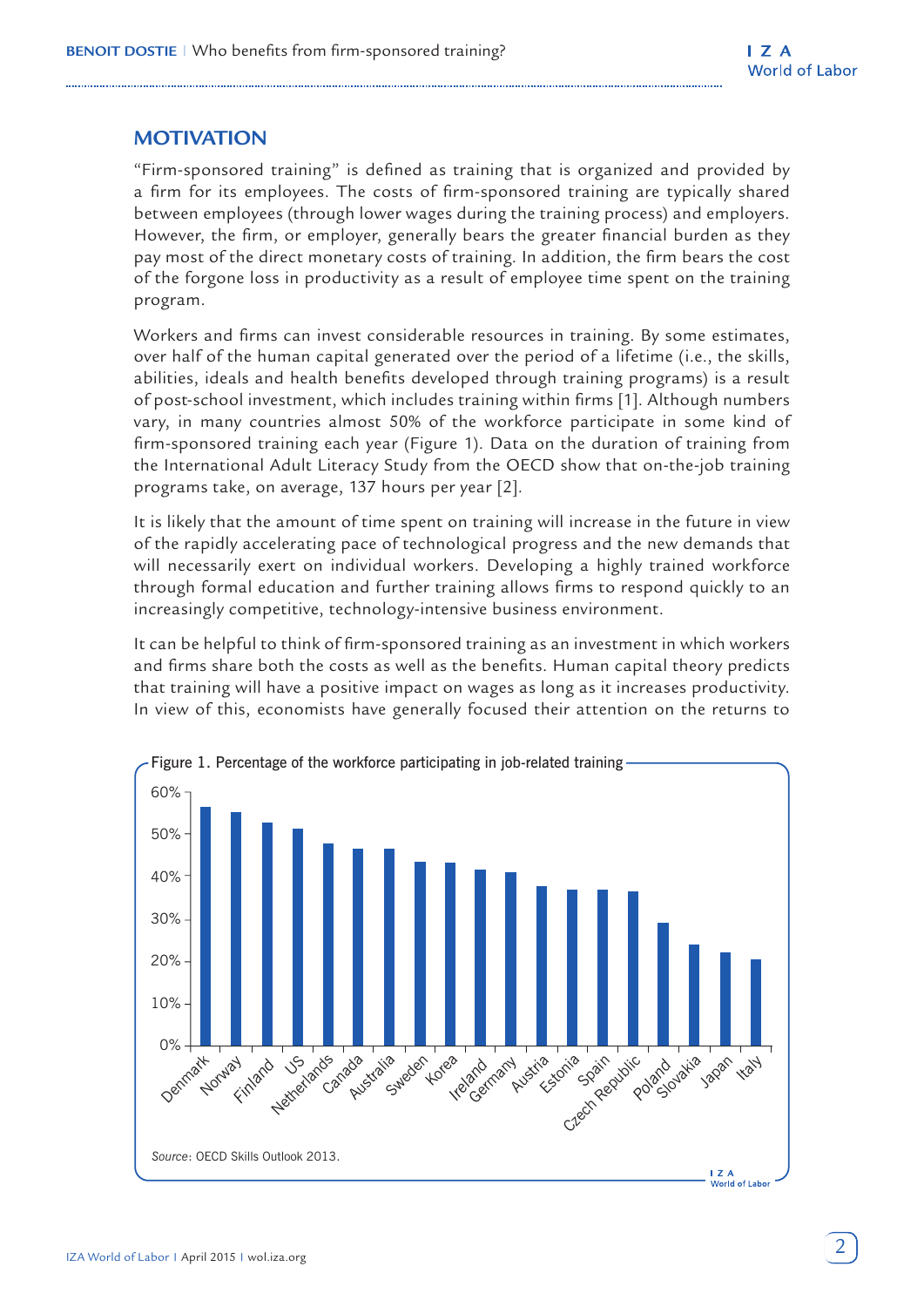firm-sponsored training for the workers in the form of higher wages. However, it should be borne in mind that wage increases due to training may be lower than the accompanying increases in productivity when the wage structure of the firm is more compressed and inflexible [3]. Because of that, focusing on productivity is likely to provide a better assessment of the real returns to firm-sponsored training.

Many studies have attempted to measure the differences between the impacts of training on productivity as opposed to wages. Some have done so by using subjective measures of productivity, such as a supervisor assessment [4]. Nevertheless, all of these studies consider the effects of training on productivity to be much higher than the effects on wages. This suggests that employers both pay more of the cost and reap most of the rewards of firm-sponsored training. One study that confirms this result uses Belgian data from 1997 to 2006 [5]. It finds that increasing the proportion of workers who receive training by 10 percentage points increases firm productivity by 1.7% to 3.2%; at the same time wages increase only from 1% to 1.7%. Therefore, as concluded by the earlier studies, firms appear to be the main beneficiary of the benefits of training than only focusing on wages.

It is only quite recently that the returns, or benefits, of training programs to firms have been more carefully measured. One reason for this is due to data constraints. There is a paucity of information at the firm level that elucidates the effects and outcomes of training that may be of most interest to firms, such as improvements in productivity. This contribution considers the available empirical evidence on this issue. It also brings together a related literature that provides a more comprehensive view on decision processes made at the firm level that take into account the complementarities and benefits of simultaneous firm investments in physical, human, and organizational capital.

# **DISCUSSION OF PROS AND CONS**

## **The different types and methods of training**

Firm-sponsored training can be classified into two types: classroom and on-the-job training. On-the-job training is informal and typically takes place during work hours at the workplace. Classroom training is more formal and can take place outside the workplace and outside regular working hours. Most studies have focused on formal classroom training only, which is actually quite problematic given how much training is informal and acquired "on the job."

The methods of delivery of the training can differ considerably between and within the two types of training. The various methods of training can include: formal internal training; formal external training; seminars and talks; training on the job; job rotation (where the management of the firm moves individuals and groups of employees between two or more jobs in a structured way); quality circles (in which groups of employees meet regularly together in order to solve work-related issues and problems); and self-induced learning [6].

The subject areas of training can also vary, although very few studies have examined the benefits or returns to training at the subject level. However, the three most common subject areas for training are: (1) professional training; (2) computer software training; and (3) occupational health, safety, and environmental protection training [7]. Other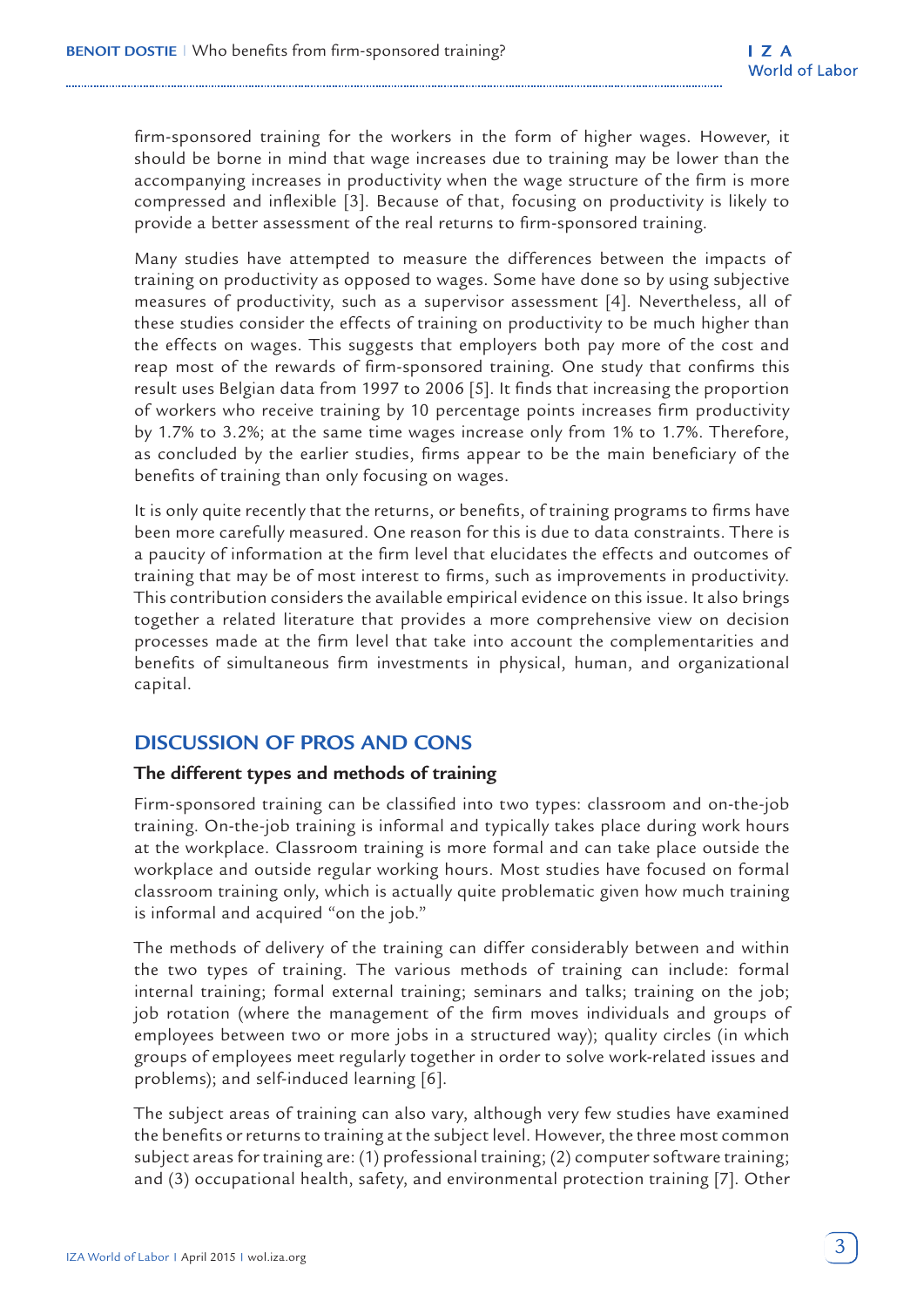common subject areas are managerial training, supervisory training, and sales-andmarketing training.

At a more theoretical level, it is useful to note that the distinction between classroom and on-the-job training is different from the one typically made by economists between general and specific training. General training can serve to increase worker productivity across many firms, in the sense that the skills are transferable and can be of benefit to other employers. Specific training, however, increases worker productivity only in one particular firm. When the training is firm-specific, an increase in worker productivity does not necessarily lead to an increase in wages, as the skills acquired through training only benefit the worker's current employer.

The measurement of firm-sponsored training also varies widely across studies. Most often, training is measured only by an indication of whether or not the worker received training during the past year. Though some studies also benefited from including information regarding the duration of training (in days or hours) or regarding the money spent on training (i.e. direct expenses by the firm). At the firm level, a typical measure of human capital investment is the fraction of the workforce that received training during the past year, although more detailed measures on hours and costs can be aggregated at the firm level.

## **Effects of training on wages**

The literature on the impact of training on wages is quite extensive and can be classified into three categories, which are differentiated by whether the measured outcome at the worker level is: (1) the worker's hourly wage; (2) wage growth at the worker level; or (3) the workplace's wage bill.

Regardless of the selected measurement outcome, it is difficult to measure the full extent of the effect of training on wages. This is because, first, there is the standard problem that is usually encountered in studies of this type, whereby certain characteristics are difficult to capture because they are not easily measurable. This might be the innate "ability" of an employee, for example, which is difficult to quantify. This problem can lead to an overstating, or an "upward bias," in the estimated return to training. Second, the training history of the worker is rarely captured or observed in such studies. This means that the omission of past training episodes, in case they are correlated with current training and wages, may also bias the estimated wage returns upward.

The most comprehensive study that considers the impact of firm-sponsored training on wages is a recent overview analysis of 71 sets of results from 38 studies [8]. The analysis shows an average wage increase of 2.6% for each occurrence of training. The authors note that returns vary by types of training and that differences in the research approach can partly explain the differences in estimates, as studies that take into consideration any bias that may have been made in the selection of the original sample obtain somewhat smaller returns.

The studies provide two additional conclusions. First, that the returns to training are lower in firms outside the US. Second, that returns tend to be lower in more recent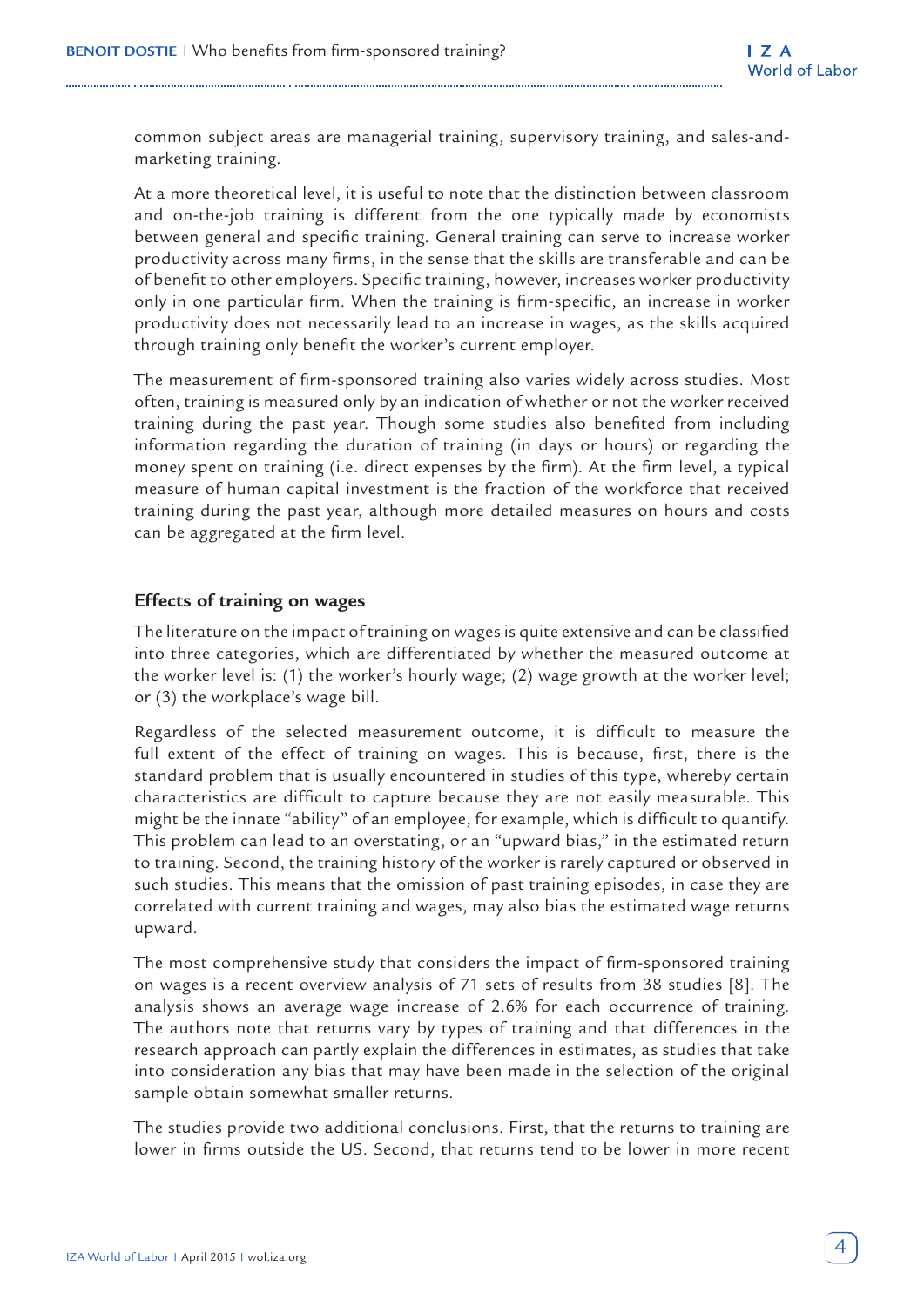studies. The former finding is consistent with the view that firm wage structures are more compressed and less flexible in Europe than in the US. The latter finding could be due to diminishing returns over time or, alternatively, as a result of using more sophisticated statistical techniques.

## **Effects of training on productivity**

There are relatively few studies that measure the impact of training on worker productivity. This is perhaps due to the fact that there are correspondingly few data sets that contain information on both the firm's productivity and its training practices. In addition, most of the early literature uses relatively small samples, which implies that their results are not necessarily representative.

Many subsequent studies do not take account of the fact that only workplaces that perceive positive net benefits for undertaking training will do so. Appropriate estimates of the impact of firm-sponsored training on productivity must take into consideration the fact that it is a firm-level decision which is influenced by factors that can be difficult to measure (e.g. management quality). The decision can also be influenced by factors that cannot be predicted (e.g. external changes in demand for the product or service). Such factors can in turn affect both productivity and training. For example, if good management is not accounted for and is linked both to higher training levels and to better productivity, then the returns or benefits of firm-sponsored training will be lower than those estimated using simple estimation procedures. Returns could also be biased downward if firms conduct training programs during periods of weak demand for their products or services.

The solution to those problems uses firm-level or industry-level data gathered over a long period of time, which includes information on both training and productivity. It takes into account differences between firms and productivity "shocks" that may be related to training decisions. One study from the UK finds a significant, positive effect of training on productivity: value-added increases by 6% when the proportion of workers receiving training increases by 10 percentage points [9]. Another study from Germany finds that increasing the proportion of employees receiving training by 1% increases firm productivity by 0.76% [5].

However, neither of these studies distinguish between on-the-job and classroom training. Many studies find positive effects of general (classroom) training but no effect for specific (on-the-job) training. It is therefore important to not aggregate all types of training into one single measure.

Using "value-added per worker" as a measure of productivity at the firm level, one study finds that employees who undertook classroom training are 3.4% more productive than untrained employees, whereas those who undertook on-the-job training are 1.6% more productive in terms of value added per worker [6]. The higher return to classroom training has two explanations. First, on-the-job training is more closely related to turnover and is best thought of as part of turnover cost. Second, some subject areas of training (e.g. professional training) are more amenable to classroom training than on-the-job training.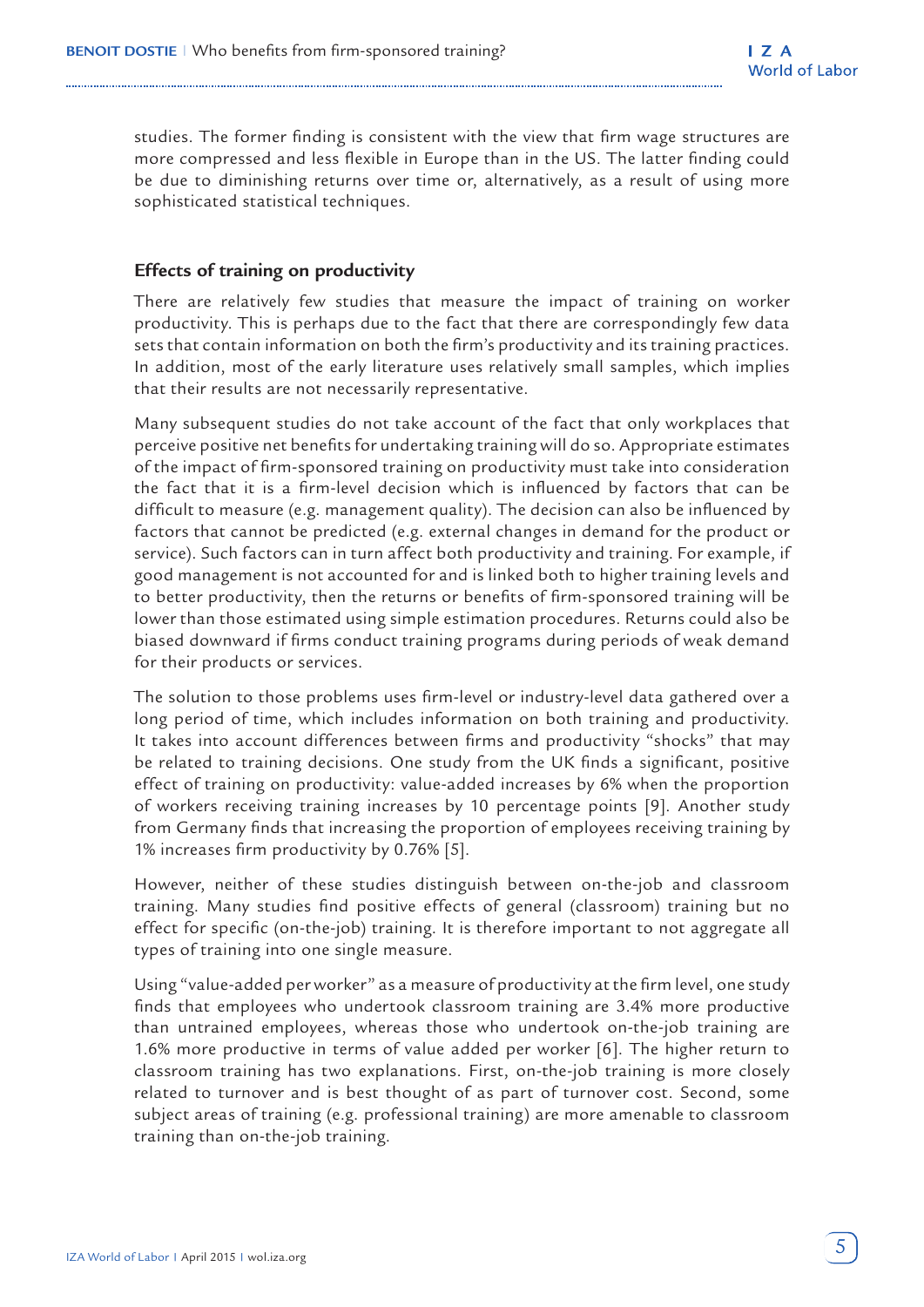#### **Is training a good investment for a firm?**

Whereas the above-mentioned studies inform us on the returns or benefits of training for workers and firms, they indicate nothing about whether firm-sponsored training is actually a worthwhile investment for the firm. It is impossible to determine if that is the case without simultaneously considering the costs of training.

One study investigates this by using a large panel data set of Portuguese firms from 1995 to 1999—effectively a census of firms with more than 100 employees in order to determine an internal rate or measure of the return to the firm of its investments in training [10]. The authors consider both the direct costs of training and its "opportunity cost" to the firm, which is the amount of time workers would have spent on production activities for the firm had they not been participating in training programs. The authors conclude that the internal rate of return is 8.6%, which is a rate that is similar to other firm investments in physical capital or to formal schooling. This is understandable in the sense that it would be very surprising to find widely different results, as it would suggest that the firm could increase its return by switching from a poorly performing investment to a better one.

#### **Which workers benefit most from training?**

Empirical studies on what explains differences in the incidence of training are surprisingly consistent in their conclusions: workers who receive more firm-sponsored training are younger, more highly educated, and more likely to have an occupation as managers than those who do not receive such training. The reasons for these differences vary. The costs of training more highly educated workers could be lower, or alternatively the returns to training such workers may be higher. Whatever the case, the higher incidence of training for more highly educated workers is consistent with a greater return on the investment.

A higher return on investment may also explain the lower incidence of training for older workers. However, it is also possible that older workers decline training because they have a lower time horizon in which to recoup their investment.

At the firm level, the most common finding is that smaller firms provide less training, particularly formal classroom training. However, even studies that consider informal on-the-job training find a lower incidence of training among small and medium-sized firms. This result is typically explained by informational or credit constraints, in that smaller firms have fewer resources to use on research and information-gathering about training programs. In addition, they have less access to credit in order to invest in training.

#### **The link between training and innovation**

Relatively few studies have investigated firm-sponsored training as a determinant of firm-level innovation performance. This paucity of studies is surprising, as there are numerous reasons to believe that training is essential to successful innovation.

Canadian data from 1999 to 2006 show that workplaces that offer training appear much more likely to innovate. The rates of innovation for workplaces that offer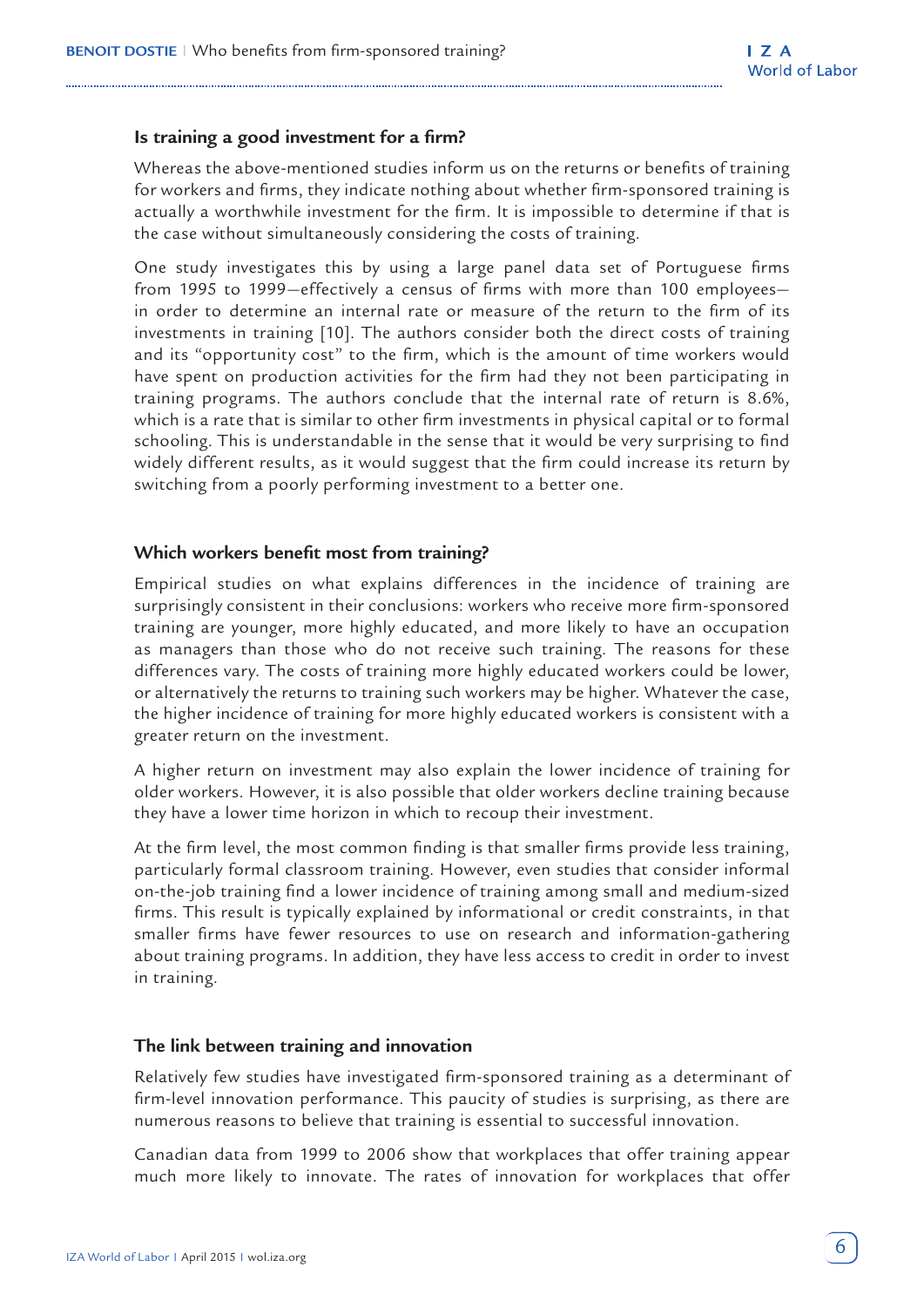classroom training are on average twice as high as those of workplaces that do not. For example, 39% of workplaces that offered classroom training introduced product innovation, whereas only 22% of workplaces that did not offer classroom training introduced such innovation. The comparison is even more striking for the introduction of new processes, i.e. 31% versus 13%. The impact of on-the-job training seems to be just as strong (Figure 2).

One study argues that continuous training guarantees access to leading-edge knowledge and thus increases firm innovation [11]. The authors find that firmsponsored training had a positive and statistically significant impact on innovation among German firms during the period 1997–2001. Their results show that a 10 percentage point increase in training intensity translates into a 10 percentage point higher propensity to innovate.

Distinguishing between routine innovation (that is, significant improvements to existing products or processes), and radical innovation (that is, the development of

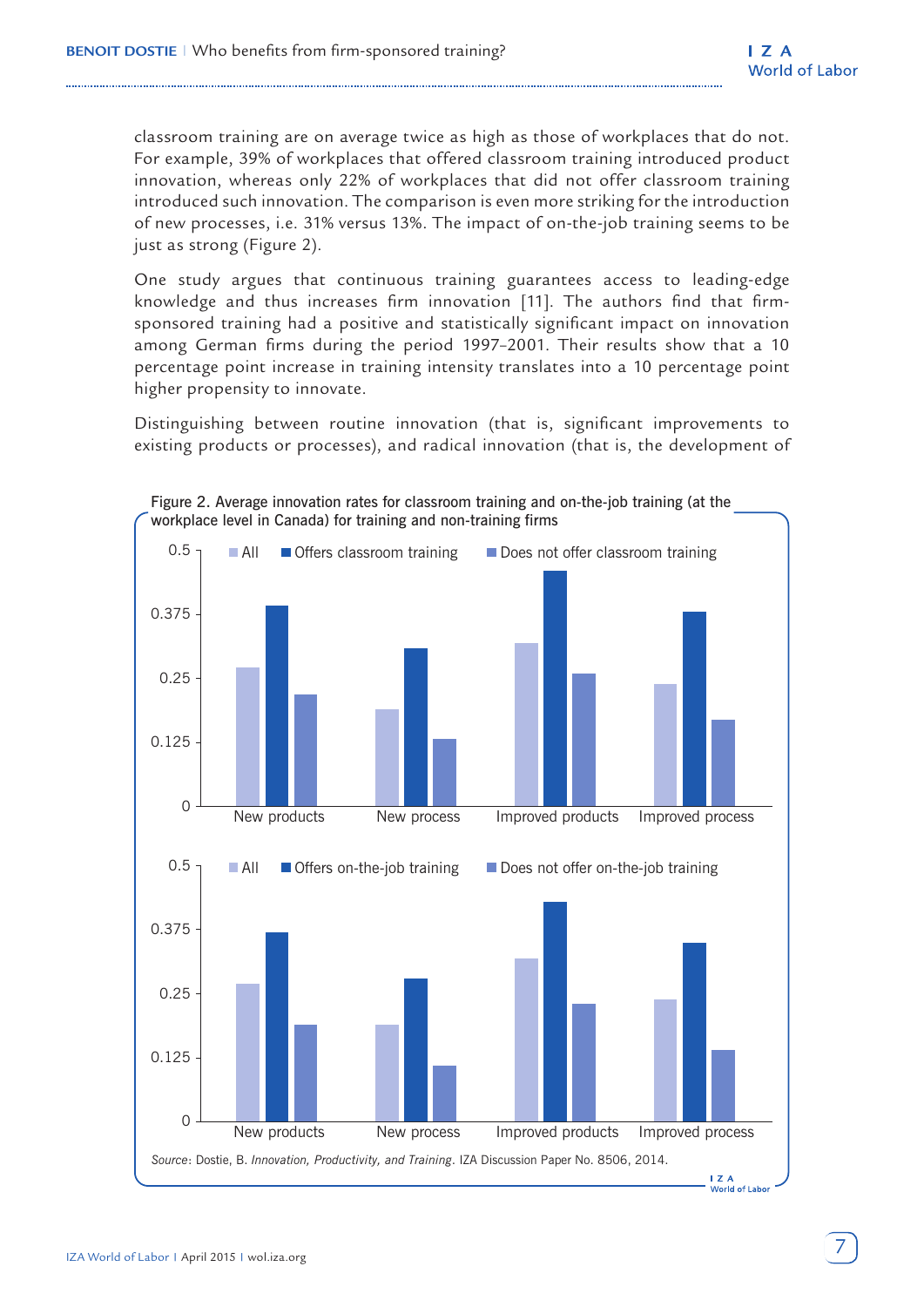new products or processes), the authors find that training has an impact only on routine innovation. They hypothesize that radical innovation depends on the intrinsic abilities of the workforce—in terms of creativity, inventive talent, and the desire to work in teams, etc. Moreover, because radical innovation can be perceived as fraught with risk firms might favor training for routine innovation in order to keep abreast of technological progress.

#### **Different types of firm investment can be complementary**

There is strong evidence that investments in certain types of physical capital, like information and communication technology (ICT), and simultaneous investments in human capital can be complementary. For example, ICT physical capital is complementary with cognitive and analytical tasks that require more training, in the sense that as ICT equipment becomes more advanced and sophisticated, more advanced training for the employees is also required.

In this vein, one study examines three different measures of human capital:

- the educational structure of a firm's workforce;
- a firm's occupational structure; and
- the use of workplace practices to increase a firm's stock of human capital [12].

The third of these measures includes how important education is in hiring decisions, the proportion of workers who received training in the past year, and the importance of cross-training, whereby an employee is trained to fulfil another duty or function in a different part of the organization.

The authors find that both work organization and ICT capital stock per worker predict greater investments in human capital. Firms with high levels of IT and work organization exhibit high levels of investments in human capital strategies, regardless of the existing amounts of human capital.

## **LIMITATIONS AND GAPS**

Even though progress has been made in measuring and quantifying the impact of firm-sponsored training on productivity and innovation, there is nevertheless still a lack of research on the effects of training on other important measures of firmlevel performance and workers' well-being, such as job satisfaction, firm profitability, customer satisfaction, and product quality.

In addition, there are relatively few studies on the returns to different subjects of training or different methods of delivery. Such information would help in designing training programs that yield better returns for workers and firms.

More studies are also needed on the internal rate of return of firm-sponsored training, as well as on the medium-term or long-term impacts of training. Since most studies look at the contemporaneous impact of current training investments, and since it is likely that the human capital gained through training can be used over many future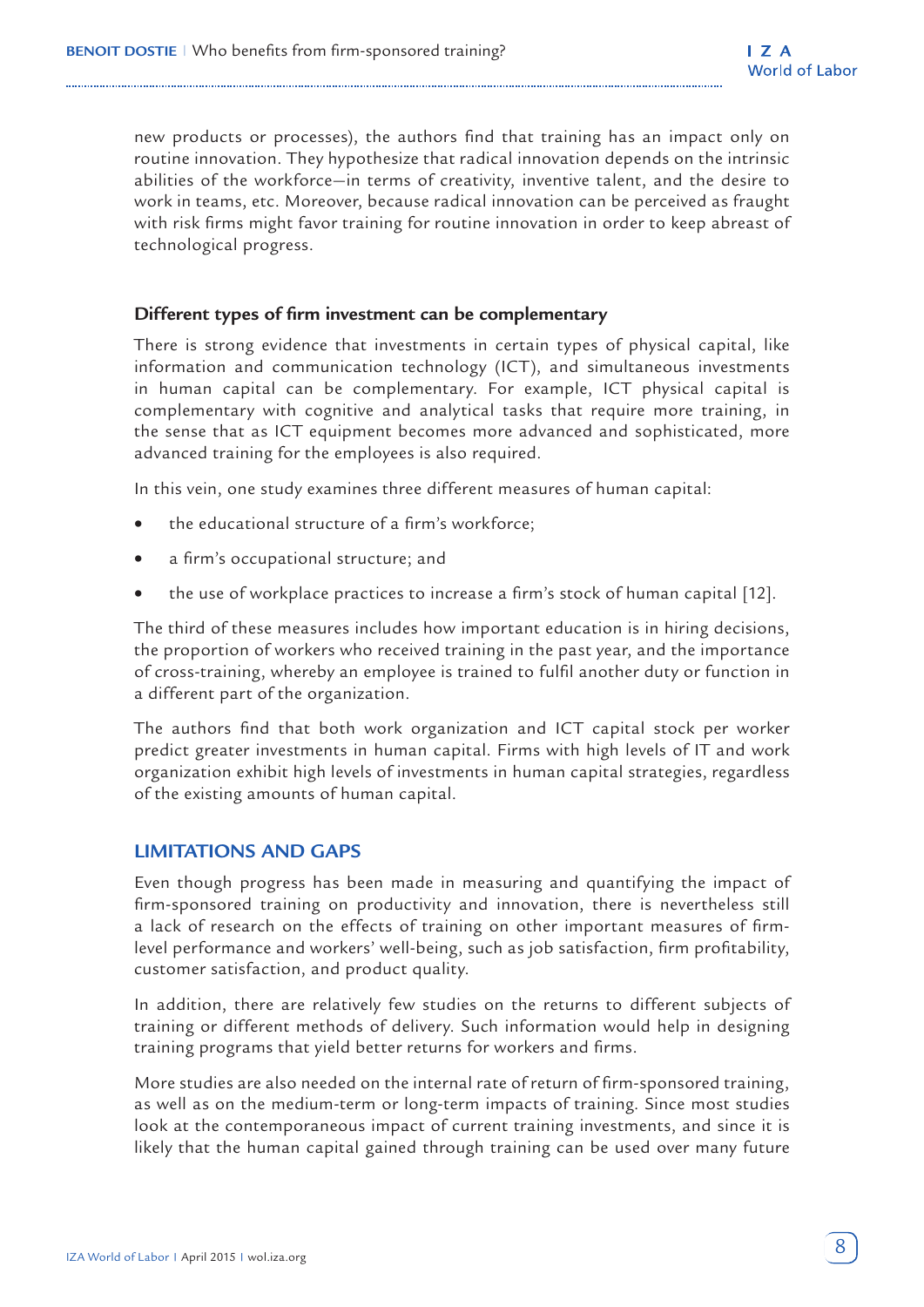years, it is possible that we in fact underestimate the magnitude of the returns, or benefits, to training.

Finally, more studies are needed on possible complementarities between firmsponsored training and physical capital (including ICT) and/or organizational capital. Recent research shows that firms pushing on multiple channels simultaneously obtain the largest gains, although there are differences in the results obtained. It would, however, be very useful to understand more about the context in which complementarities are more likely to be achieved.

## **SUMMARY AND POLICY ADVICE**

The evidence for the positive impact of firm-sponsored training on workers and workplaces is strong. Firm-sponsored training helps employees acquire new skills and adjust to organizational and technological change. It also in turn leads to higher wages, improved firm-level productivity, and better firm-level innovation performance.

Public policy therefore needs to consider firm-sponsored training as a key driver of productivity growth and innovation.

In addition, policymakers should pay more attention to why some categories of firms or workers provide and receive less training, as there might be a role for public policy in reducing these differences if they are due to a lack of information or to credit constraints. A high degree of inequality in accessibility to training represents a significant source of potential increased productivity.

In particular, possible complementarities between human capital, physical capital, and organizational capital investments require better coordination across government agencies. For example, it would be of considerable benefit if the relevant governmental programs used to promote innovation and productivity could be integrated or "joined up" more effectively in order to promote complementarities of firm investments that include firm-sponsored training.

#### **Acknowledgments**

The author would like to thank two anonymous referees and the IZA World of Labor editors for many helpful suggestions on an earlier draft. The author would also like to thank Tyler Meredith. Previous work of the author contains a larger number of background references for the material presented here and has been used intensively in all major parts of this article [7].

#### **Competing interests**

The IZA World of Labor project is committed to the *IZA Guiding Principles of Research Integrity*. The author declares to have observed these principles.

© Benoit Dostie